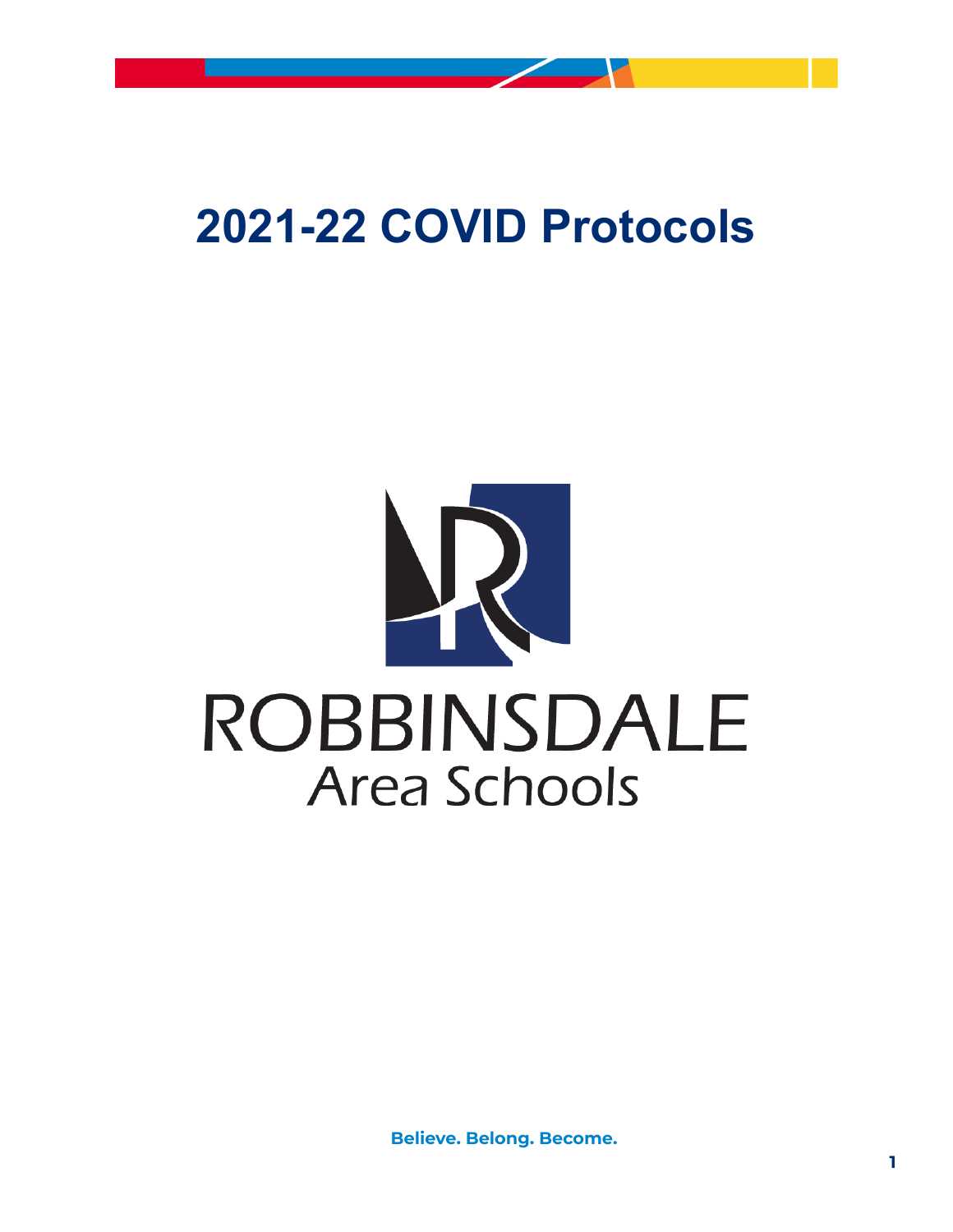

# **2021-22 COVID Protocols**

Updated June 6th, 2022

# **Background**

The COVID-19 pandemic requires multiple layers of prevention strategies in order to reduce the spread of COVID in our schools and community. Robbinsdale Area Schools follows recommendations from the Centers for Disease Control and Prevention (CDC) as the basis for their COVID protocols. In addition, we carefully monitor community transmission and COVID vaccination rates each week to determine the need for changes to this guidance. As the COVID-19 pandemic continues to evolve, this guidance will change to reflect new information.

# **Vaccines**

Robbinsdale Area Schools, in alignment with the CDC, strongly encourages COVID-19 vaccination for teachers, staff, families, and eligible students. Individuals under 18 years old are considered **fully vaccinated** if they've received their primary series (2-dose series of a COVID-19 vaccine (Pfizer-BioNTech and Moderna) or a single dose of Janssen vaccine).

For students and staff that are 18 years of age or older, **up to date** means a person has received all recommended COVID-19 vaccines, including any booster dose(s) when eligible. For age specific information regarding vaccine [recommendations](https://www.cdc.gov/coronavirus/2019-ncov/vaccines/stay-up-to-date.html), visit: CDC vaccine recommendations.

Families can find information about how to access free vaccinations by visiting the state's [vaccine](https://mn.gov/covid19/vaccine/connector/connector.jsp) [connector](https://mn.gov/covid19/vaccine/connector/connector.jsp) website.

# **Face Coverings**

In alignment with the CDC, face coverings are not required, but highly recommended within district buildings/facilities. Robbinsdale Area Schools will follow the CDC's community level approach to face coverings, which provides a classification of low, medium, or high based on community transmission.

Face coverings **should** be worn:

- While in the health office
- For students/staff who have tested positive (10 full days from symptom onset/positive test)
- For students/staff who have been exposed to COVID-19 (10 full days from exposure)
- Student-athletes will continue to follow MSHL face coverings protocols: [Minnesota](https://www.mshsl.org/sites/default/files/2021-08/2021_2022-covid-guidance.pdf) State High School League (MSHSL) [COVID-19](https://www.mshsl.org/sites/default/files/2021-08/2021_2022-covid-guidance.pdf) protocols.
- Masking will be temporarily required at a school if/when the school experiences 5% or more students absent due to positive cases of COVID-19 or symptoms consistent with COVID-19.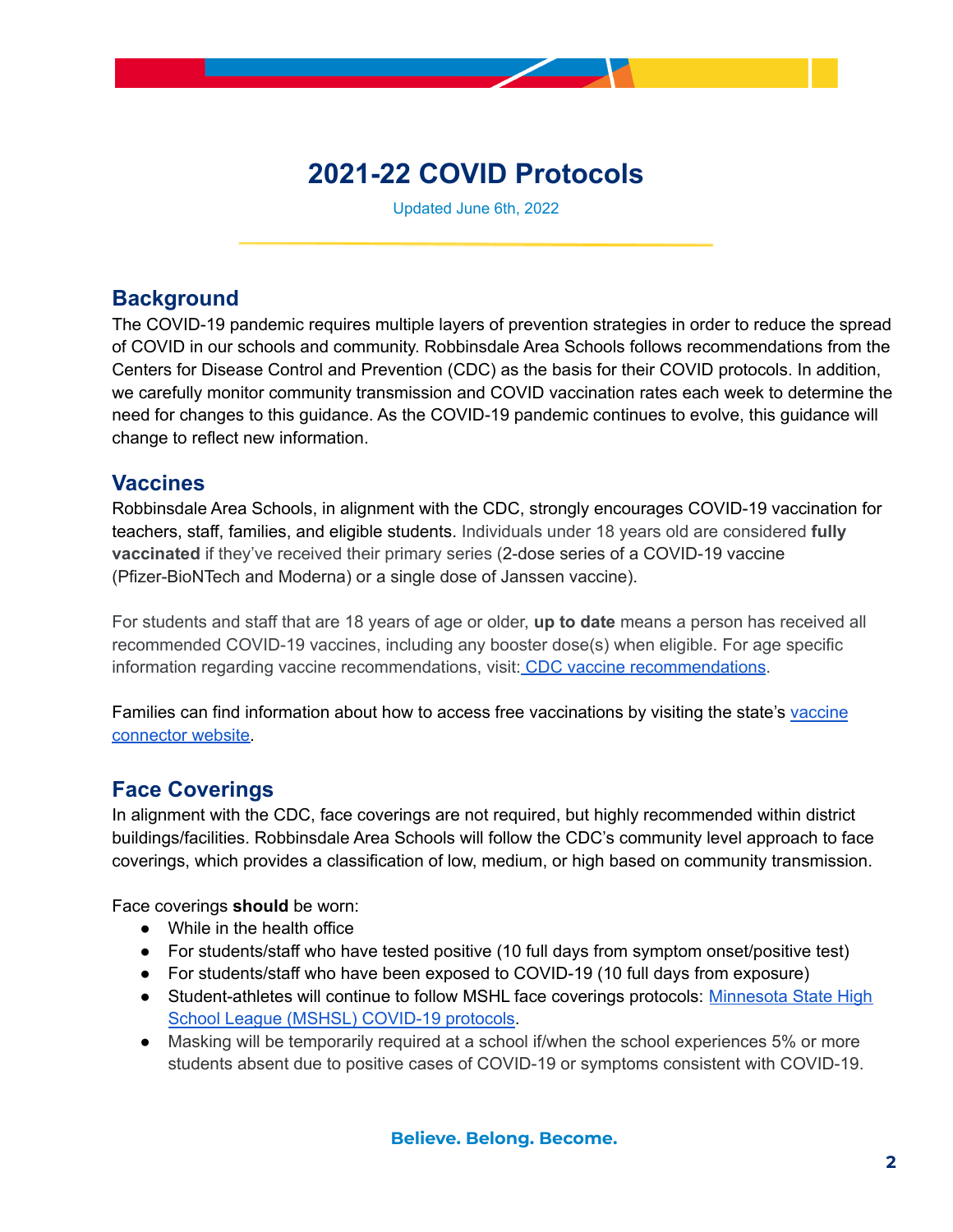

This is consistent with Minnesota Department of Health recommendations for previously existing influenza-like illness guidelines.

● When community levels are high, face coverings will be strongly recommended.

Families and staff may continue to wear face coverings, and are encouraged to do so if they believe it is best for them. Face coverings will be available at schools for students/staff.

# **Physical Distancing**

CDC recommends schools maintain at least 3 feet of physical distance between students within classrooms to reduce transmission risk.

# **COVID Symptom Screening**

People with COVID-19 have reported a wide range of symptoms – ranging from mild to severe illness. Symptoms may appear 2-14 days after exposure to the virus. Anyone can have mild to severe symptoms. Common symptoms of COVID-19 are the following:

- Fever or chills
- Cough
- Shortness of breath or difficulty breathing
- Fatigue
- Muscle or body aches
- Headache
- New loss of taste or smell
- Sore throat
- Congestion or runny nose
- Nausea or vomiting
- Diarrhea

\*This list does not include all possible symptoms.

Prior to coming to school each day, individuals should perform a COVID symptom [screening](https://www.rdale.org/covid/self-screening). **People with symptoms of COVID-19 should complete the [electronic](https://www.rdale.org/covid/reporting-form) reporting form for further guidance**.

# **COVID-19 Testing**

Robbinsdale Area Schools encourages students, staff, and visitors to complete regular COVID testing in order to help identify and isolate cases. COVID-19 test kits are available in the school health office. Students and staff that are experiencing symptoms will need to provide documentation of negative test results from a supervised or lab-confirmed PCR or antigen test or an alternate diagnosis from a medical provider to return to school before their 5-day isolation period is over. Negative results from an unsupervised at-home COVID test will not be accepted.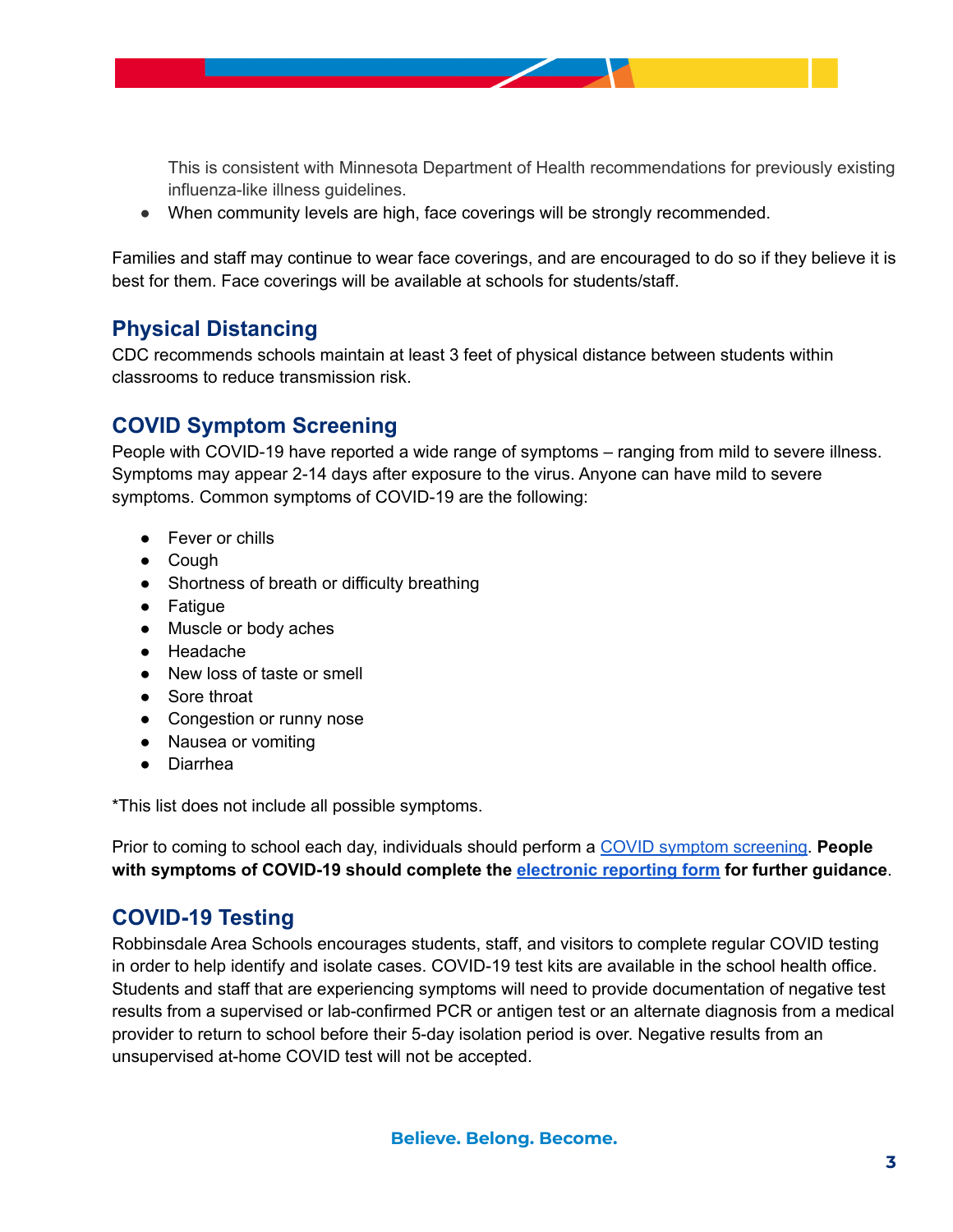

The United States Federal Government has decided every home in the United States is eligible to order four free at-home COVID-19 tests. These tests are completely free and usually ship in 7-12 days. To order tests, please visit this link: Free [at-home](https://www.covidtests.gov/) COVID tests.

Individuals can also find a testing location by going to the MDH website: [COVID-19](https://www.health.state.mn.us/diseases/coronavirus/testsites/index.html) Testing.

# **Staying Home When Sick**

- Regardless of vaccination status, students and staff who have symptoms associated with COVID-19 must stay home or will be sent home immediately.
- Individuals who develop COVID-19 symptoms should isolate and get tested as soon as possible.
- **Individuals with symptoms of COVID-19 should complete the [electronic](https://www.rdale.org/covid/reporting-form) reporting form for further guidance**.
- The individual may end isolation and return to school or work once they receive:
	- A negative COVID-19 test result; **OR**
	- Alternative diagnosis from a doctor/health care provider.
- If the individual chooses not to seek an alternative medical diagnosis or to obtain a COVID-19 test, they must stay home for 5 days and isolate themselves from others.
	- Day 0 is the first day the individual begins to experience symptoms, and Day 1 is the first full day after symptoms develop.
	- Before ending isolation, the individual's symptoms must have improved and the individual must be fever free for 24 hours without using fever-reducing medications.

Individuals can find a testing location by going to the MDH website: [COVID-19](https://www.health.state.mn.us/diseases/coronavirus/testsites/index.html) Testing. Negative results from unsupervised home tests will not be accepted. Supervised rapid antigen tests are available for symptomatic students and staff in the school health office.

# **Positive Cases**

- Regardless of vaccination status, students and staff who test positive for COVID-19 should stay home (isolate) and **complete the [electronic](https://www.rdale.org/covid/reporting-form) reporting form.** Once the form is submitted, communication regarding a return to school/work date will be provided.
- After 5 days, if symptoms have improved and the individual has been fever-free, without fever-reducing medications for 24 hours, they can end isolation and return to work/school.
- It is **strongly recommended** that the following individuals isolate for 10 days before returning to work or school:
	- $\circ$  Those who cannot wear a well-fitting mask (including those who may have an exemption from mask wearing)
	- Those who were severely ill with COVID-19
	- Children under 2
	- Individuals who are immunocompromised (consult healthcare provider for a return date).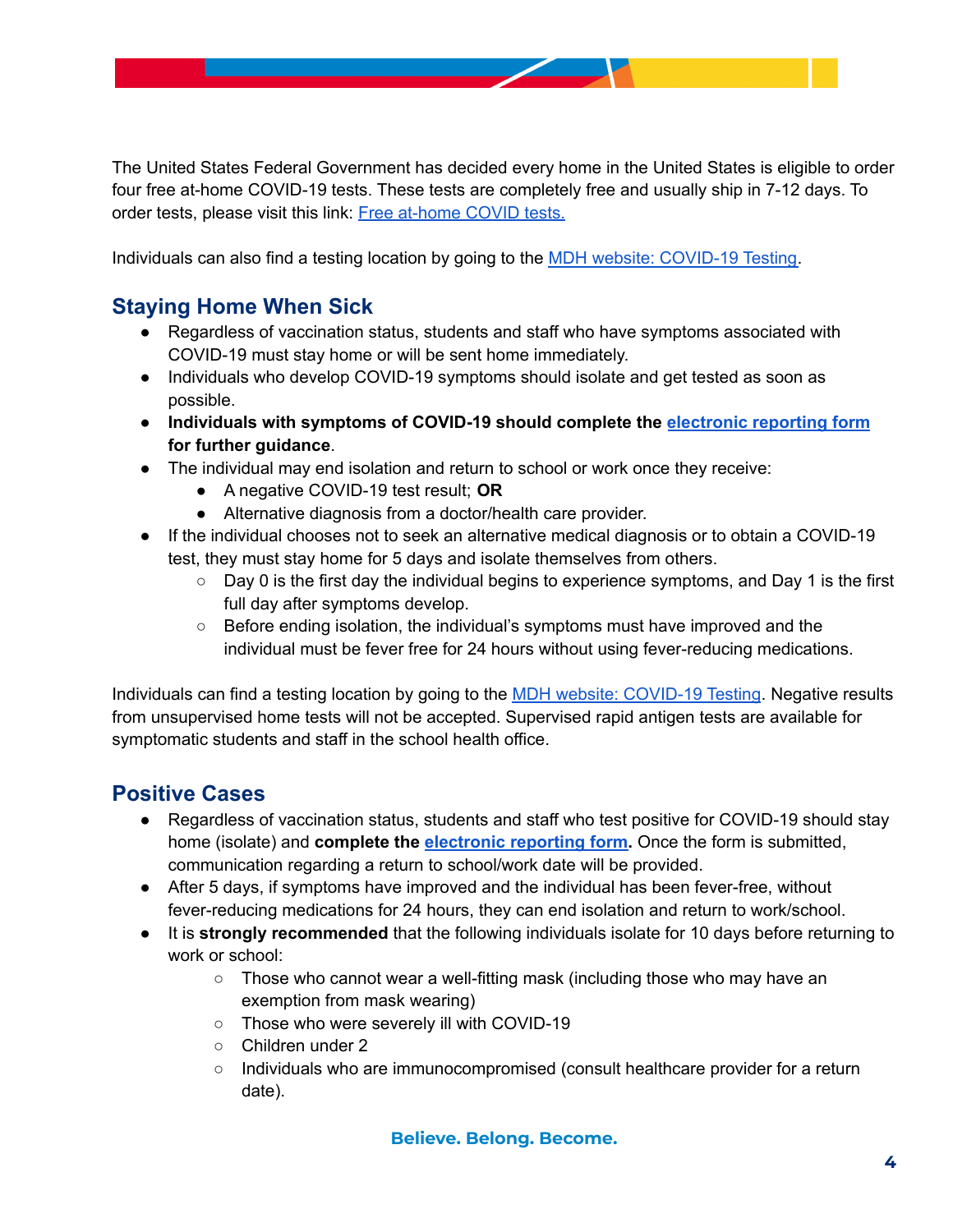● Staff members should contact their immediate supervisor.

# **Household Close Contact**

#### **Fully Vaccinated/Up to Date/Previous Positive**

- Students under 18 that are **fully vaccinated (2 doses)** or have **tested positive for COVID-19 in the past 90 days**, who have been exposed to someone who has tested positive for COVID-19 in their household, **do not need to quarantine** and may return to school/work as normal.
- Students and staff over 18 that are **up-to-date (2 doses plus the booster if eligible)** or **have tested positive for COVID-19 in the past 90 day**, who have been exposed to someone who has tested positive for COVID-19 in their household, **do not need to quarantine** and may return to work/school as normal.
- Individuals should wear a well fitting mask for 10 full days and monitor for symptoms.
- Individuals should get tested at least 5 days after they last had close contact with someone with COVID-19.

#### **Not Fully Vaccinated/Not Up to Date**

- Students under 18 that are **NOT fully vaccinated (2 doses)** or students and staff that are over 18 and **NOT up-to-date (2 doses plus booster if eligible)** and have been exposed to someone who has tested positive for COVID-19, **must quarantine** for 5 days.
- At least 5 days after the last day of close contact with the positive individual, the student/staff should take a **PCR test** and:
	- $\circ$  If the test is positive, complete the [electronic](https://www.rdale.org/covid/reporting-form) reporting form for further guidance.

Robbinsdale Area Schools will only accept **lab confirmed or supervised** negative COVID-19 test results.

Wearing a mask for 10 days following exposure to someone with COVID is strongly recommended, regardless of vaccination status.

Individuals can find a testing location by going to the MDH website: [COVID-19](https://www.health.state.mn.us/diseases/coronavirus/testsites/index.html) Testing.

### **COVID Notification**

Schools will notify all families and staff if the daily absence rate of COVID-like illness (including influenza) and/or lab confirmed, positive COVID cases exceeds 5 percent. This has been the infectious diseases practice and requirement prior to the COVID-19 pandemic from Hennepin County. Positive cases and the number of individuals in quarantine or isolation due to symptoms will continue to be reported weekly on the district's COVID data dashboard. The school district will post on a weekly basis the positive COVID cases by building when three or more positive COVID cases exist in a school. This information will be posted on the district's COVID Data [Dashboard](https://www.rdale.org/covid/covid-19-dashboard).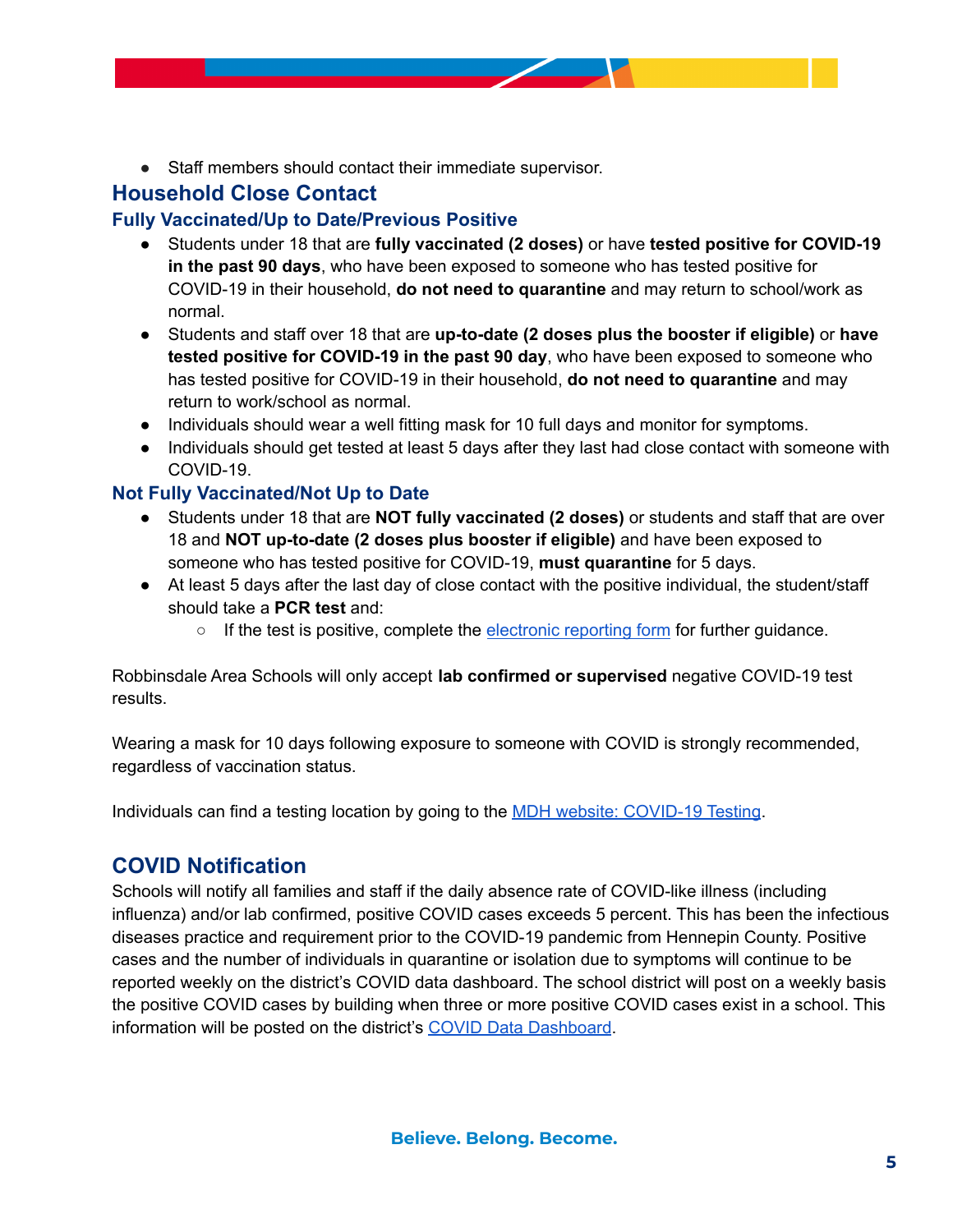

Elementary schools will also report to families when 3 or more students exhibit COVID-like symptoms in a classroom as well as when a positive COVID case exists in a grade level.

We will not be quarantining close contacts who were potentially exposed at school. Wearing a mask for 10 days after exposure to someone with COVID is strongly recommended.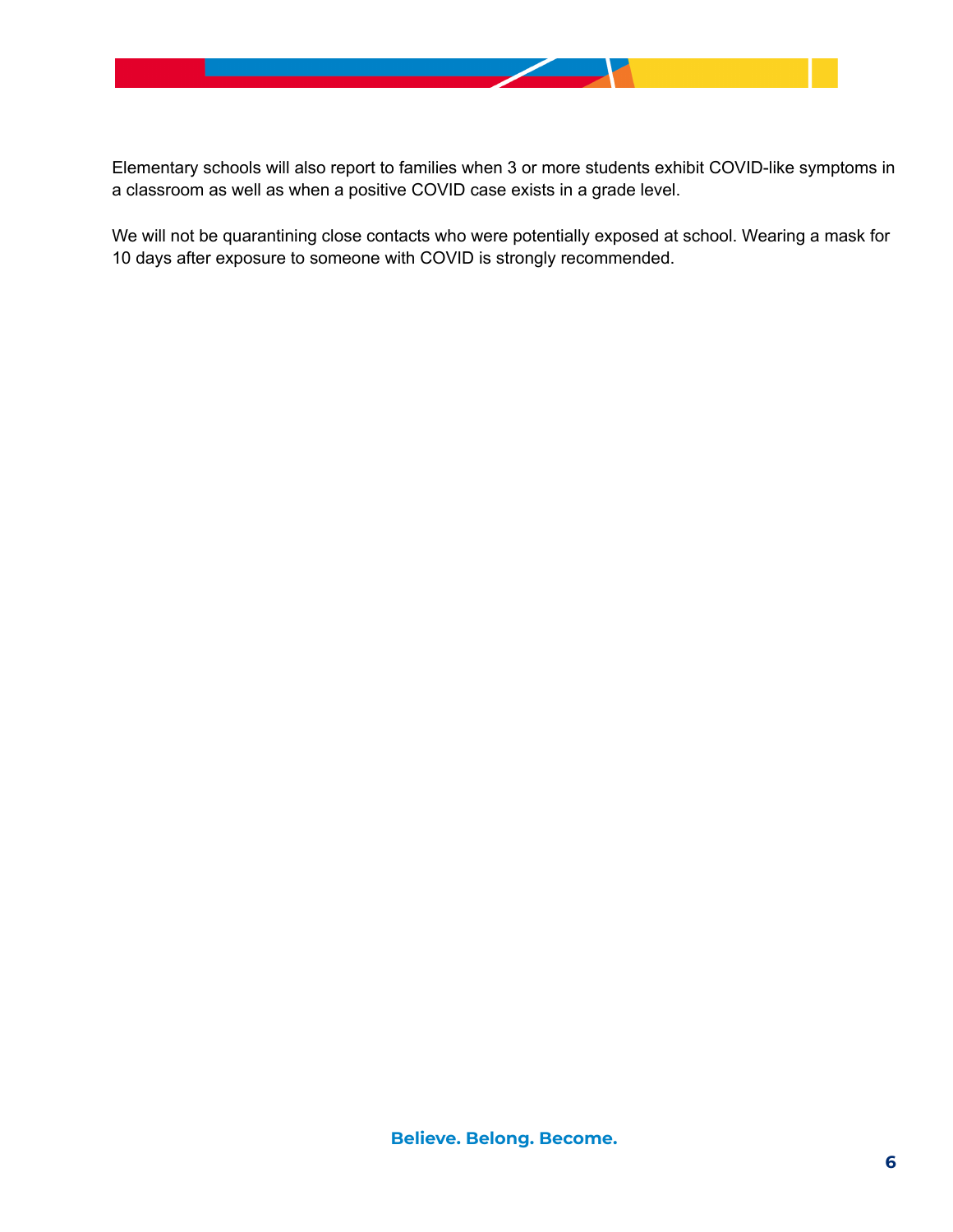

# **General Health and Safety Practices**

Cleaning and disinfecting will be performed to reduce the potential of the virus on surfaces. The District has upgraded our ventilation systems to meet MDH and CDC standards to optimize air flow within our buildings. Schools will provide hand hygiene education to students and staff. Routines for hand hygiene will be built into the school schedule to reduce the spread of infectious illnesses, including COVID-19.

# **Activities and Community Education Guidance**

Robbinsdale Area Schools students participating in district-sanctioned athletics, activities, performances and events, across all grade levels, will be subject to [Minnesota](https://www.mshsl.org/sites/default/files/2021-08/2021_2022-covid-guidance.pdf) State High School League (MSHSL) [COVID-19](https://www.mshsl.org/sites/default/files/2021-08/2021_2022-covid-guidance.pdf) protocols.

According to the MSHSL [guidance](https://www.mshsl.org/sites/default/files/2021-08/2021_2022-covid-guidance.pdf) which was updated on May 3rd, 2022, students who test positive for COVID-19 cannot participate in in-person activities, athletics, performances or events until all three of these things are true:

- The student has been fever-free for at least 24 hours, without using fever-reducing medicine.
- It has been at least 5 days since the student first experienced symptoms or tested positive.
- Symptoms of cough, shortness of breath, or other symptoms are improving.

On days 0-5, individuals may not participate in practices or competitions. **On days 6-10, students may return to practices and competitions, but a well fitting mask must be worn. If a student wants to participate in practices/competitions without wearing a mask, they must receive a negative COVID test.**

- Negative results from unsupervised home tests will not be accepted
- Negative test results must be from a lab-confirmed/supervised COVID test. The only home tests accepted are Vault (ACON Flowflex) supervised rapid antigen tests, which are available in the school health office.
- COVID-19 antigen tests are preferred over PCR/molecular tests as molecular tests can yield positive results even after an individual has recovered from their illness
- Documentation (image, PDF, etc.) of the negative COVID tests results should be sent via email to the following individuals:
	- School nurse
	- Activities and Athletics Director
	- Coach
	- COVID Response Team ([covid19@rdale.org](mailto:covid19@rdale.org))
		- Please note: a photo of a test stick with negative results will not be accepted
- If a student continues to test positive on day 6 or after, they must continue wearing a mask until a negative COVID test is received or until day 11

These guidelines will apply to all grade levels – elementary, middle and high school. Please refer to the MSHSL guidance for general [questions](https://www.mshsl.org/sites/default/files/2021-08/2021_2022-covid-guidance.pdf), including middle and high school practice protocols. If you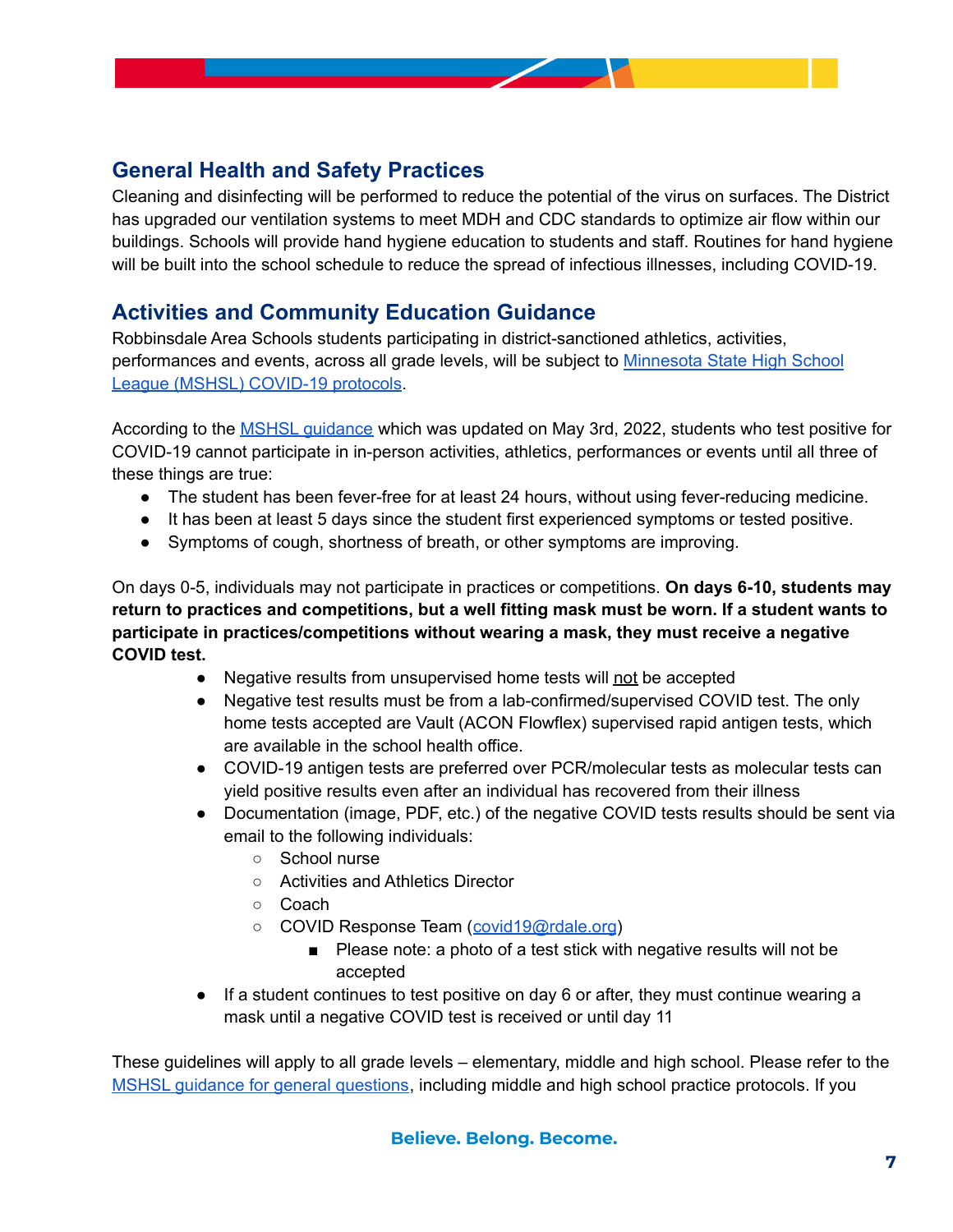

have specific questions related to school events, performances, activities or athletics, please reach out to coaches, event coordinators or performance directors.

# **Frequently Asked Questions**

#### **What does "symptoms must be improving significantly" mean?**

This means they are feeling almost back to normal. The cough should be greatly improved and they should no longer be feeling body aches/chills. It is normal for nasal congestion and loss of smell to linger for weeks, it is ok to return with these symptoms. The fatigue should have improved enough that they can make it through a full school day without needing to lay down and rest.

**Does my student need to test to return after 10 days?** No. After that amount of time a person is no longer infectious and can return without a negative antigen test.

#### **What test does my student need to take?**

For students and staff who are experiencing symptoms, a negative lab confirmed or supervised molecular/PCR or antigen test is needed. Robbinsdale Area Schools **does not** accept rapid, at-home (self administered/self read) tests (e.g., BinaxNOW or BD Veritor). **Please email documentation of negative test results to:** [COVID19@rdale.org](mailto:COVID19@rdale.org)